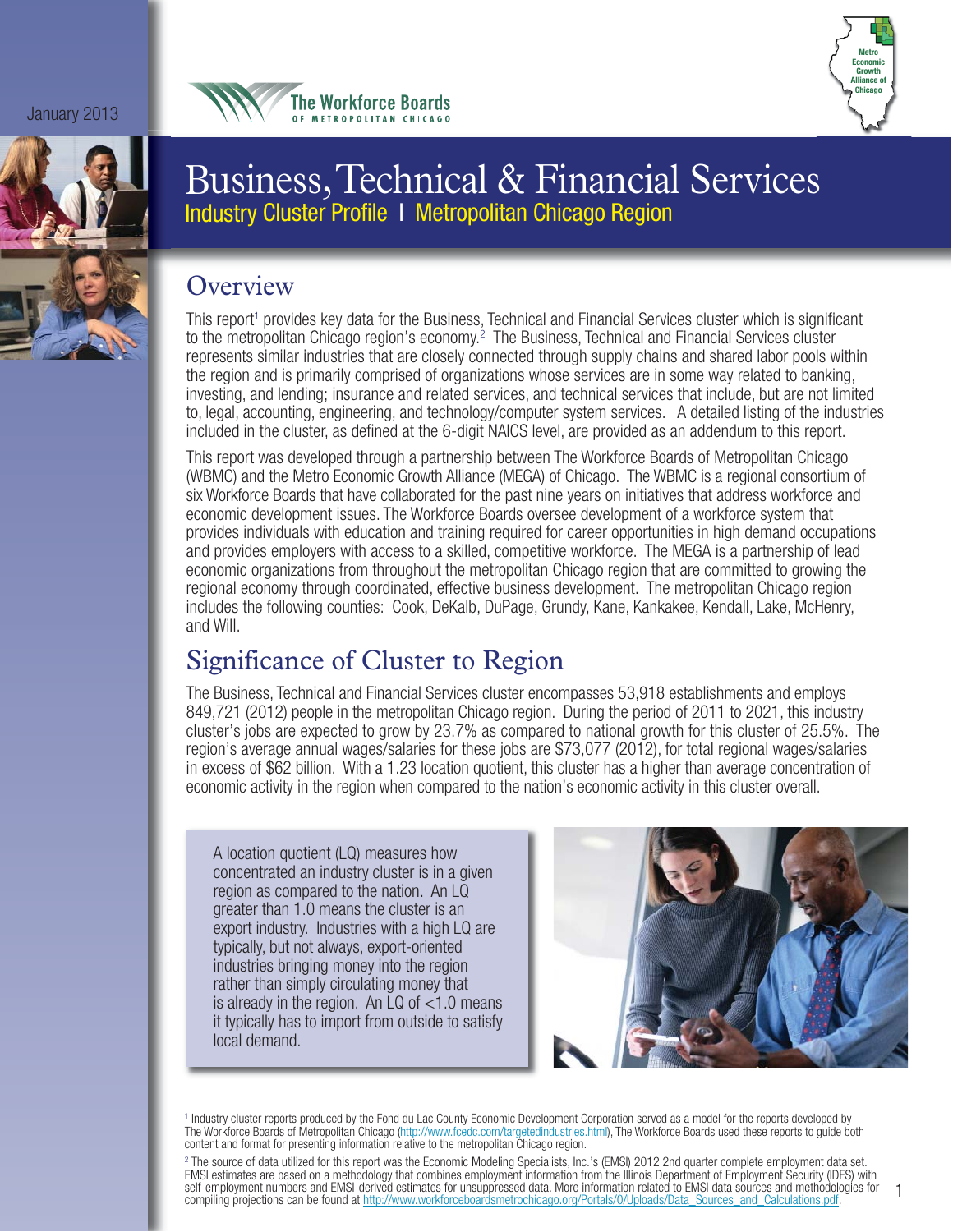

## Cluster Definition

"An industry cluster is a group of interdependent firms and related institutions that draw a productive advantage from their geographic concentration and connections. Firms in a cluster share common resources and technologies, rely on a similar labor pool and institutions, and are linked through strong relationships and transactions in addition to co-location."3

Based on employment and economic activity generated by each industry, the core strength of the Business, Technical and Financial Services industry cluster comes from offices of lawyers; commercial banking; administrative management and general management consulting services; portfolio management; investment advice; insurance agencies and brokerages; computer system design services; and custom computer programming services. These core industries not only have high employment numbers, representing 40.5% of the total cluster employment, but also drive employment and inputs from other industries supporting them.

Other significant industries in this cluster, based on both employment and in-region economic activity, include, engineering services, offices of certified public accountants, securities brokerage, and marketing consulting services.



## Key Strengths

- Average annual wages/salaries of \$73,077 (2012) for this industry cluster are considerably higher than the national average of \$61,032 and state average of \$65,574 for this cluster.
- The projected growth rate for this industry cluster through 2021 is 23.7%.
- This cluster represents 16.6% of the region's total employment.

## Value Chain

An essential component for an industry cluster is the local supply chain. Although not all inputs (goods or services) that an industry cluster needs an be produced in the local economy, it is desirable to meet as many of the cluster's needs locally as possible. Total requirements, meaning how much this cluster purchases from in- and out-of-region industries, are \$68.5 billion. Of these purchases, \$58 billion are in-region.

The economic activity associated with the Business, Technical and Financial Services industry cluster supports 7,222,628 jobs. 849,721 of those jobs are in cluster industries and in-region. With a job multiplier of 7.5, the cluster generates 6,372,907 jobs in the larger economy.

The job multiplier provides some indication of the total number of jobs (direct and indirect) supported by economic activity of the cluster. To determine the cluster's impact on jobs, total jobs in the cluster are multiplied by the job multiplier. Direct jobs are in industries comprising the cluster within a specified area; indirect jobs are in industries outside of the cluster and in the larger economy.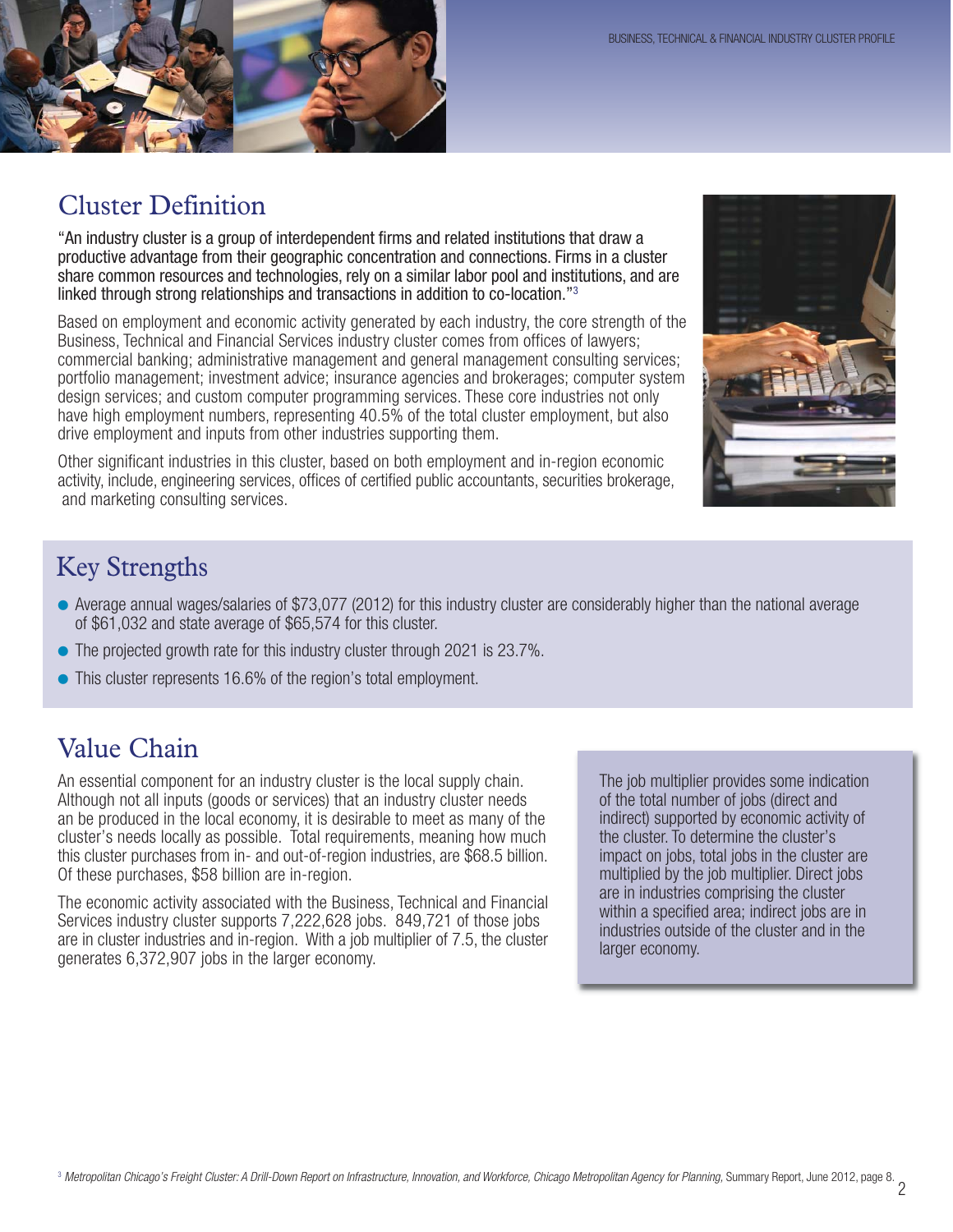

## Core and Support Industries

Within each cluster, there are certain industries that contribute more to the economy of the region than others. These industries not only have high employment numbers, but also impact employment and inputs from other industries supporting them. The chart below provides relevant information for the core and support industries in the Business, Technical & Financial Services industry cluster.



| BUSINESS, TECHNICAL & FINANCIAL SERVICES CLUSTER |                                                                                |                     |                     |               |          |                                   |                               |
|--------------------------------------------------|--------------------------------------------------------------------------------|---------------------|---------------------|---------------|----------|-----------------------------------|-------------------------------|
| <b>NAICS</b><br>Code                             | <b>Description</b>                                                             | 2011<br><b>Jobs</b> | 2021<br><b>Jobs</b> | <b>Change</b> | % Change | 2012<br>Wages/<br><b>Salaries</b> | 2011<br><b>Establishments</b> |
| 541110                                           | Offices of Lawyers                                                             | 56,474              | 66,323              | 9,849         | 17%      | \$103,192                         | 6,428                         |
| 522110                                           | <b>Commercial Banking</b>                                                      | 52,336              | 67,899              | 15,563        | 30%      | \$76,980                          | 1,984                         |
| 541611                                           | Administrative Management and General<br><b>Management Consulting Services</b> | 45,129              | 61,818              | 16,689        | 37%      | \$100,419                         | 4,341                         |
| 523920                                           | Portfolio Management                                                           | 44,102              | 73,106              | 29,004        | 66%      | \$78,307                          | 679                           |
| 523930                                           | <b>Investment Advice</b>                                                       | 43,856              | 61,291              | 17,435        | 40%      | \$44,982                          | 1,201                         |
| 524210                                           | Insurance Agencies and Brokerages                                              | 38,396              | 45,784              | 7,388         | 19%      | \$64,999                          | 4,256                         |
| 541512                                           | <b>Computer Systems Design Services</b>                                        | 26,837              | 34,190              | 7,353         | 27%      | \$88,254                          | 3,359                         |
| 541511                                           | <b>Custom Computer Programming Services</b>                                    | 25,883              | 32,339              | 6,456         | 25%      | \$84,797                          | 2,731                         |
| 541330                                           | <b>Engineering Services</b>                                                    | 19,954              | 25,264              | 5,310         | 27%      | \$81,251                          | 1,488                         |
| 541211                                           | <b>Offices of Certified Public Accountants</b>                                 | 19,920              | 24,881              | 4,961         | 25%      | \$86,985                          | 1,926                         |
| 523120                                           | Securities Brokerage                                                           | 17,731              | 21,149              | 3,418         | 19%      | \$127,995                         | 536                           |
| 541613                                           | <b>Marketing Consulting Services</b>                                           | 16,578              | 24,933              | 8,355         | 50%      | \$67,155                          | 1,865                         |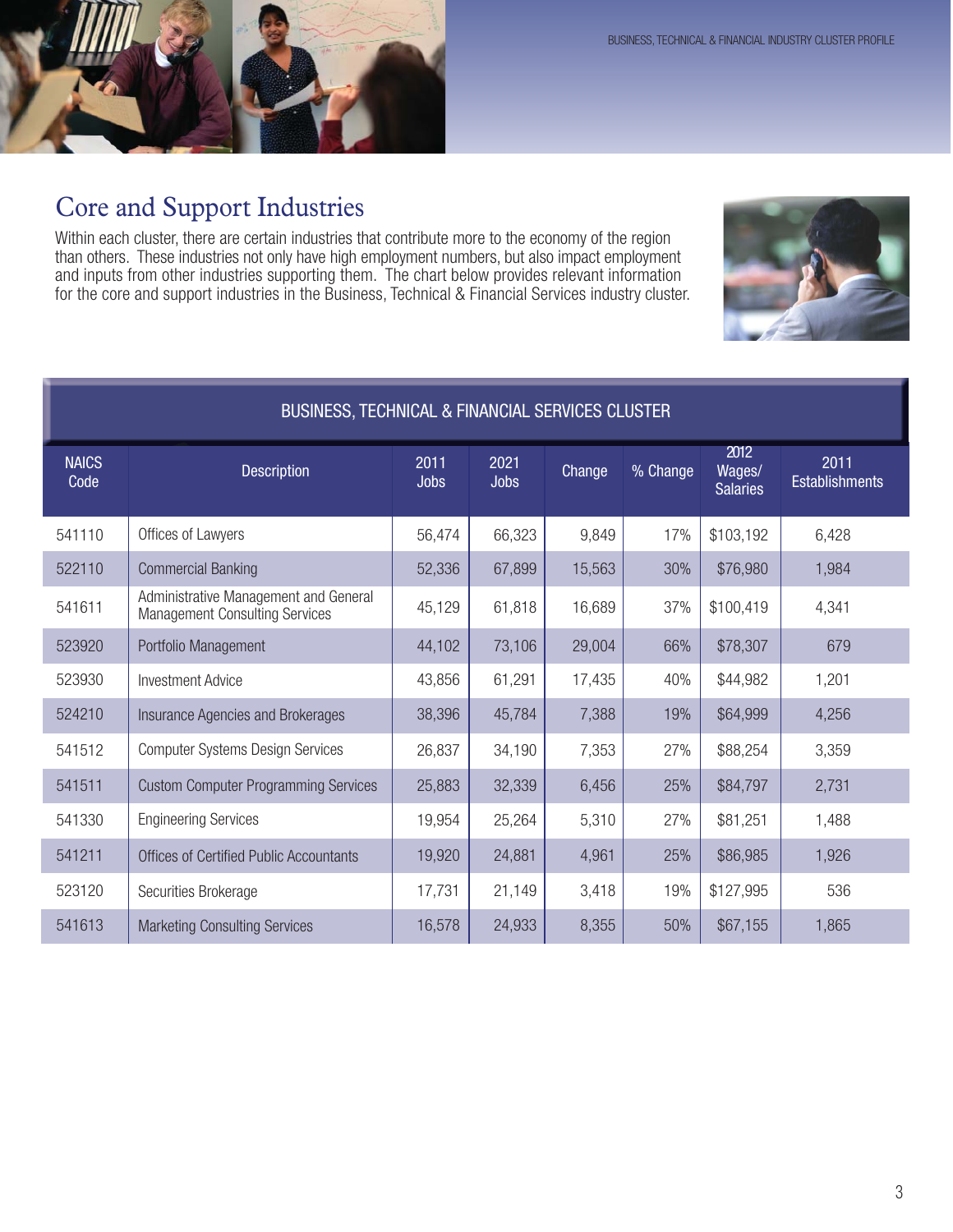

# Market Opportunities

## Uncovering Gaps

A gap analysis shows how much an entire industry cluster purchases from various other industries (its "requirements"), along with how much is satisfied by those industries inside and outside the region. A gap occurs when industries that produce inputs (goods or services) needed by the cluster's core industries are not available locally or are underdeveloped. Although not all inputs that an industry cluster needs can be produced in the local economy, identifying and closing gaps benefits the region and the competitiveness of the cluster overall. Development or expansion of businesses that can fulfill the cluster's needs for goods and services will create jobs and keep more money in the region.

### Gap=Market Opportunity

Total in-region requirements, meaning how much the Business, Technical & Financial Services cluster purchases locally, are \$58 billion. It should be noted that this cluster's in-region purchases, at 85%, are considerably higher than other targeted industry clusters in the region.

However, further analysis indicates that the cluster purchases \$10.5 billion outside of the region. Based on a review of these out-of-region purchases, potential market opportunities associated with the Business, Technical and Financial Services cluster have been identified and are reflected on the chart below. Gaps identified, not all inclusive, provide opportunities in the specific cluster but also across all industries in the region. This gap provides an opportunity to assist current employers in expanding or attracting new employers to fill the unmet need.

| <b>MARKET OPPORTUNITIES</b>                                                 |                                 |                                           |                                                                             |  |
|-----------------------------------------------------------------------------|---------------------------------|-------------------------------------------|-----------------------------------------------------------------------------|--|
| Industry/Gap                                                                | <b>Unmet Need</b><br>in Cluster | 2012 Annual Average<br><b>Wage/Salary</b> | # of Establishments (2011)<br># of Employees in Cluster (2011) <sup>5</sup> |  |
| Securities Brokerage                                                        | \$833,873,444                   | \$127,995                                 | 536 establishments<br>17,731 employees                                      |  |
| <b>Credit Unions</b>                                                        | \$259,580,077                   | \$45,153                                  | 181 establishments<br>3,102 employees                                       |  |
| Third Party Administration of Insurance<br>and Pension Funds                | \$223,683,887                   | \$57,749                                  | 148 establishments<br>4,386 employees                                       |  |
| <b>Engineering Services</b>                                                 | \$173,763,838                   | \$81,251                                  | 1,488 establishments<br>19,954 employees                                    |  |
| Telemarketing Bureaus and Other<br><b>Contact Centers</b>                   | \$168,481,767                   | \$34,588                                  | 134 establishments<br>3,524 employees                                       |  |
| Financial Transactions Processing, Reserve,<br>and Clearinghouse Activities | \$118,940,004                   | \$48,178                                  | 189 establishments<br>2,978 employees                                       |  |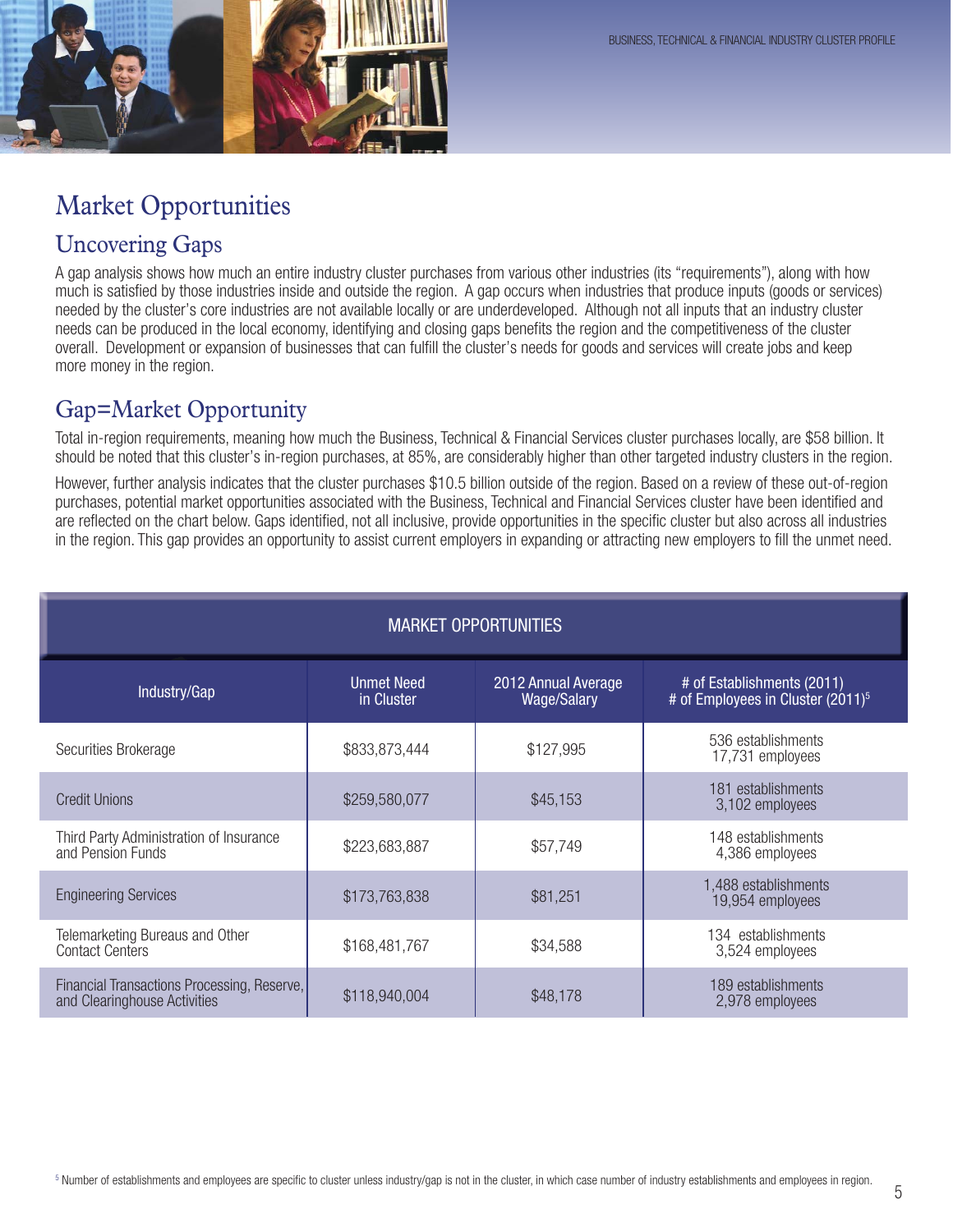#### INDUSTRY CLUSTER MAP

The following cluster map illustrates the primary or core industries as well as ancillary industries of this cluster. Industries represented in rectangles with no shading/fill reveal substantial unmet needs or gaps in the region. Boxes in red signify jobs within direct/defined cluster.



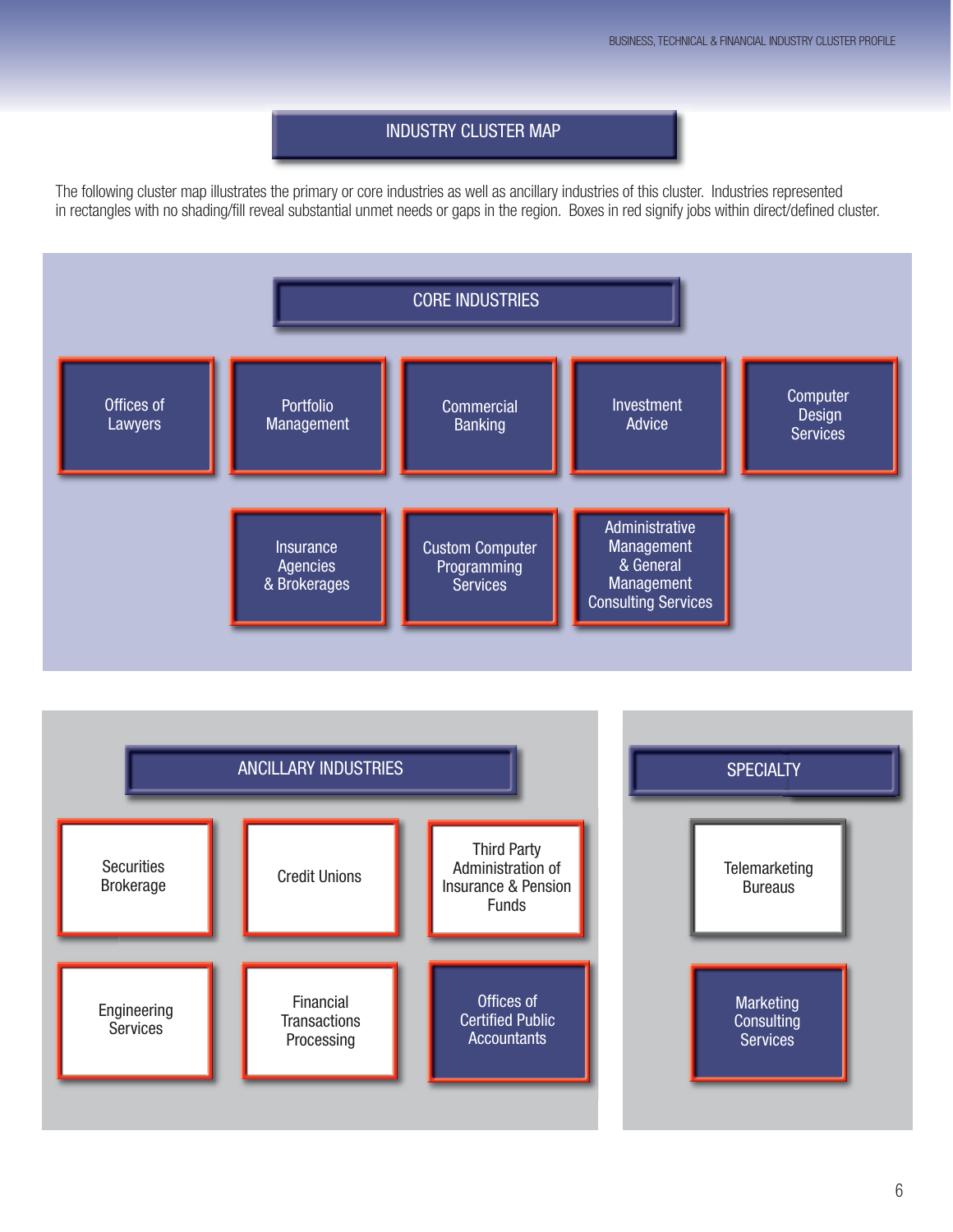## Conclusion

This report provides key data about the Business, Technical and Financial industry cluster, one of the primary clusters in the metropolitan Chicago region's economy. The workforce development community can use this report to support decisions related to the investment of resources in addressing future workforce needs in the region. Entities responsible for economic development in the region can utilize the industry level data and market opportunity analysis to inform their efforts in working with employers interested in locating to or expanding in the region.

For additional data related to the Business, Technical and Financial cluster or assistance with other labor market information needs, visit www.workforceboardsmetrochicago.com for information on contacting the Workforce Investment Board in your area.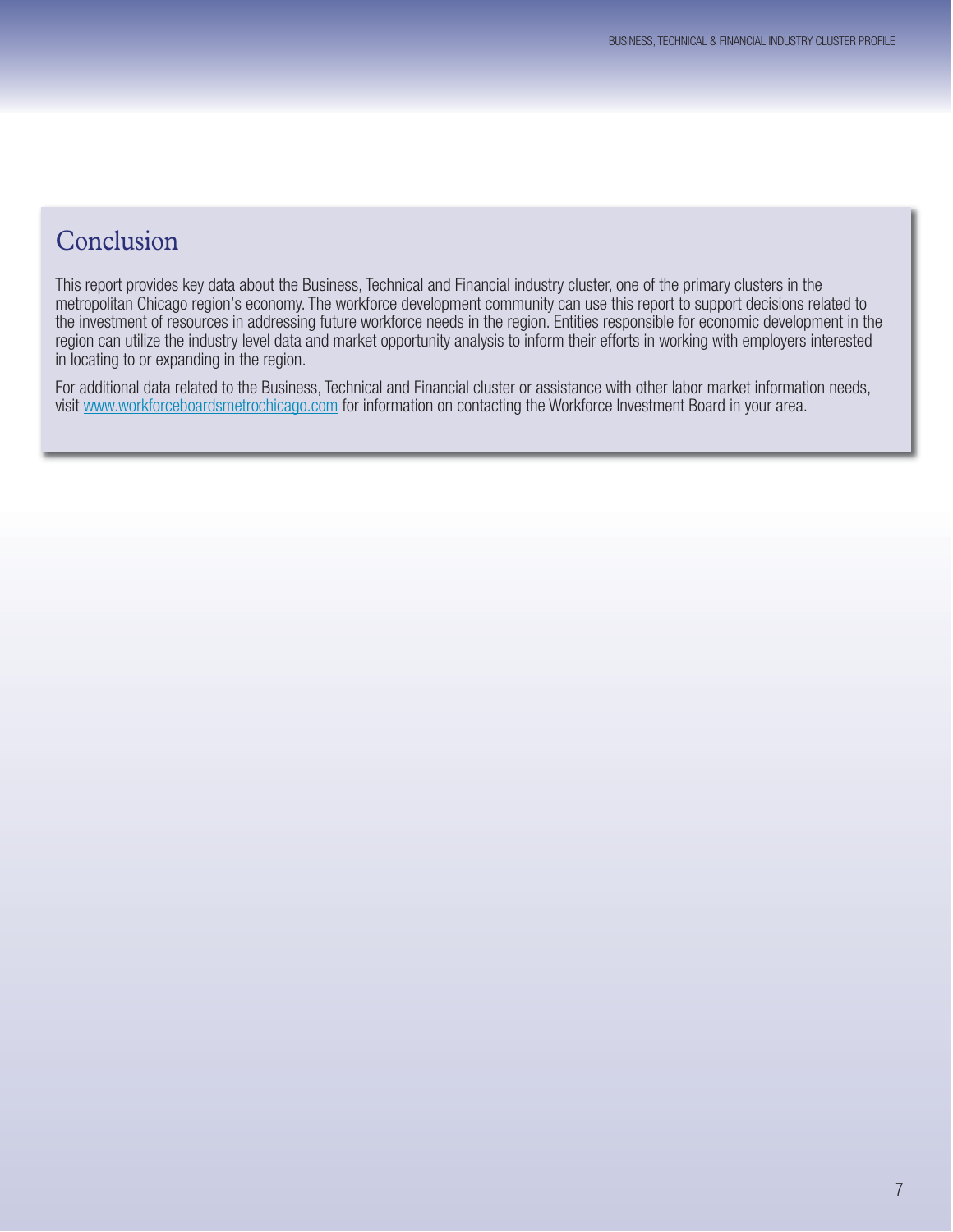### BUSINESS, TECHNICAL AND FINANCIAL SERVICES CLUSTER<sup>6</sup>

| <b>NAICS</b> |                                                                          |
|--------------|--------------------------------------------------------------------------|
| Codes        | <b>Description</b>                                                       |
| 323115       | <b>Digital Printing</b>                                                  |
| 323116       | <b>Manifold Business Forms Printing</b>                                  |
| 518210       | Data Processing, Hosting, and Related Services                           |
| 521110       | Monetary Authorities-Central Bank                                        |
| 522110       | <b>Commercial Banking</b>                                                |
| 522120       | Savings Institutions                                                     |
| 522130       | <b>Credit Unions</b>                                                     |
| 522190       | Other Depository Credit Intermediation                                   |
| 522210       | Credit Card Issuing                                                      |
| 522220       | <b>Sales Financing</b>                                                   |
| 522291       | <b>Consumer Lending</b>                                                  |
| 522292       | <b>Real Estate Credit</b>                                                |
| 522293       | International Trade Financing                                            |
| 522294       | <b>Secondary Market Financing</b>                                        |
| 522298       | All Other Non-depository Credit Intermediation                           |
| 522310       | Mortgage and Nonmortgage Loan Brokers                                    |
| 522320       | Financial Transactions Processing, Reserve, and Clearinghouse Activities |
| 522390       | Other Activities Related to Credit Intermediation                        |
| 523110       | Investment Banking and Securities Dealing                                |
| 523120       | Securities Brokerage                                                     |
| 523130       | <b>Commodity Contracts Dealing</b>                                       |
| 523140       | <b>Commodity Contracts Brokerage</b>                                     |
| 523210       | Securities and Commodity Exchanges                                       |
| 523910       | Miscellaneous Intermediation                                             |
| 523920       | Portfolio Management                                                     |
| 523930       | <b>Investment Advice</b>                                                 |

6 The Business and Financial Services cluster, as defined by the Purdue Center for Regional Development, the Indiana Business Research Center at Indiana University's Kelly School of Business and the Strategic Development Group has been customized for the metropolitan Chicago region. Specifically, NAICS codes 521110, 522110, 522120, 522130, and 522190 were added.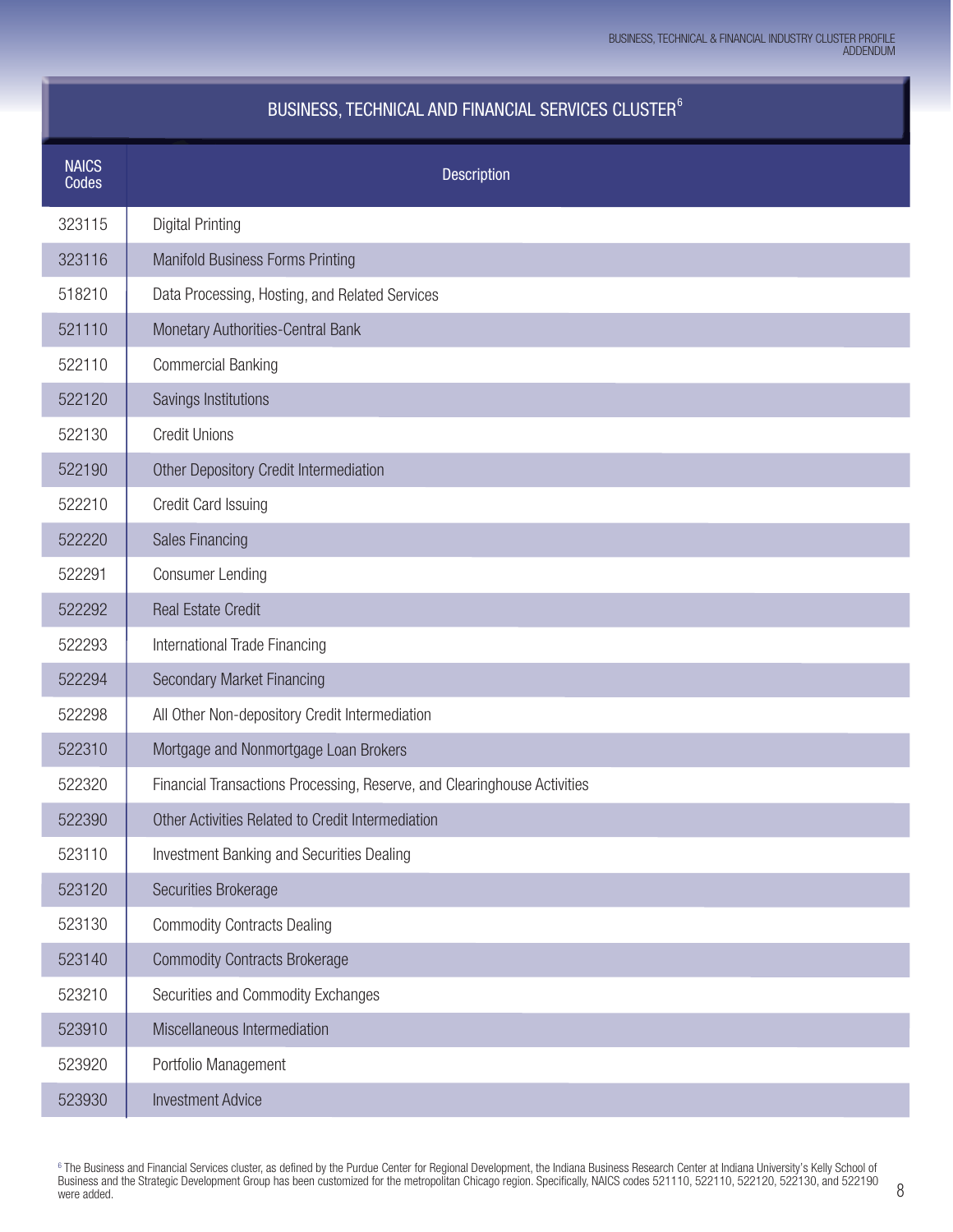| BUSINESS, TECHNICAL AND FINANCIAL SERVICES CLUSTER |  |  |
|----------------------------------------------------|--|--|
|----------------------------------------------------|--|--|

| <b>NAICS</b><br>Codes | <b>Description</b>                                                   |
|-----------------------|----------------------------------------------------------------------|
| 523991                | Trust, Fiduciary, and Custody Activities                             |
| 523999                | Miscellaneous Financial Investment Activities                        |
| 524113                | Direct Life Insurance Carriers                                       |
| 524114                | Direct Health and Medical Insurance Carriers                         |
| 524126                | Direct Property and Casualty Insurance Carriers                      |
| 524127                | <b>Direct Title Insurance Carriers</b>                               |
| 524128                | Other Direct Insurance (except Life, Health, and Medical) Carriers   |
| 524130                | <b>Reinsurance Carriers</b>                                          |
| 524210                | Insurance Agencies and Brokerages                                    |
| 524291                | <b>Claims Adjusting</b>                                              |
| 524292                | Third Party Administration of Insurance and Pension Funds            |
| 524298                | All Other Insurance Related Activities                               |
| 525110                | Pension Funds                                                        |
| 525120                | <b>Health and Welfare Funds</b>                                      |
| 525190                | Other Insurance Funds                                                |
| 525910                | <b>Open-End Investment Funds</b>                                     |
| 525920                | Trusts, Estates, and Agency Accounts                                 |
| 525990                | <b>Other Financial Vehicles</b>                                      |
| 531120                | Lessors of Nonresidential Buildings (except Mini-warehouses)         |
| 531130                | Lessors of Mini-warehouses and Self-Storage Units                    |
| 531190                | Lessors of Other Real Estate Property                                |
| 531311                | <b>Residential Property Managers</b>                                 |
| 531312                | Nonresidential Property Managers                                     |
| 531390                | Other Activities Related to Real Estate                              |
| 533110                | Lessors of Nonfinancial Intangible Assets (except Copyrighted Works) |
| 541110                | Offices of Lawyers                                                   |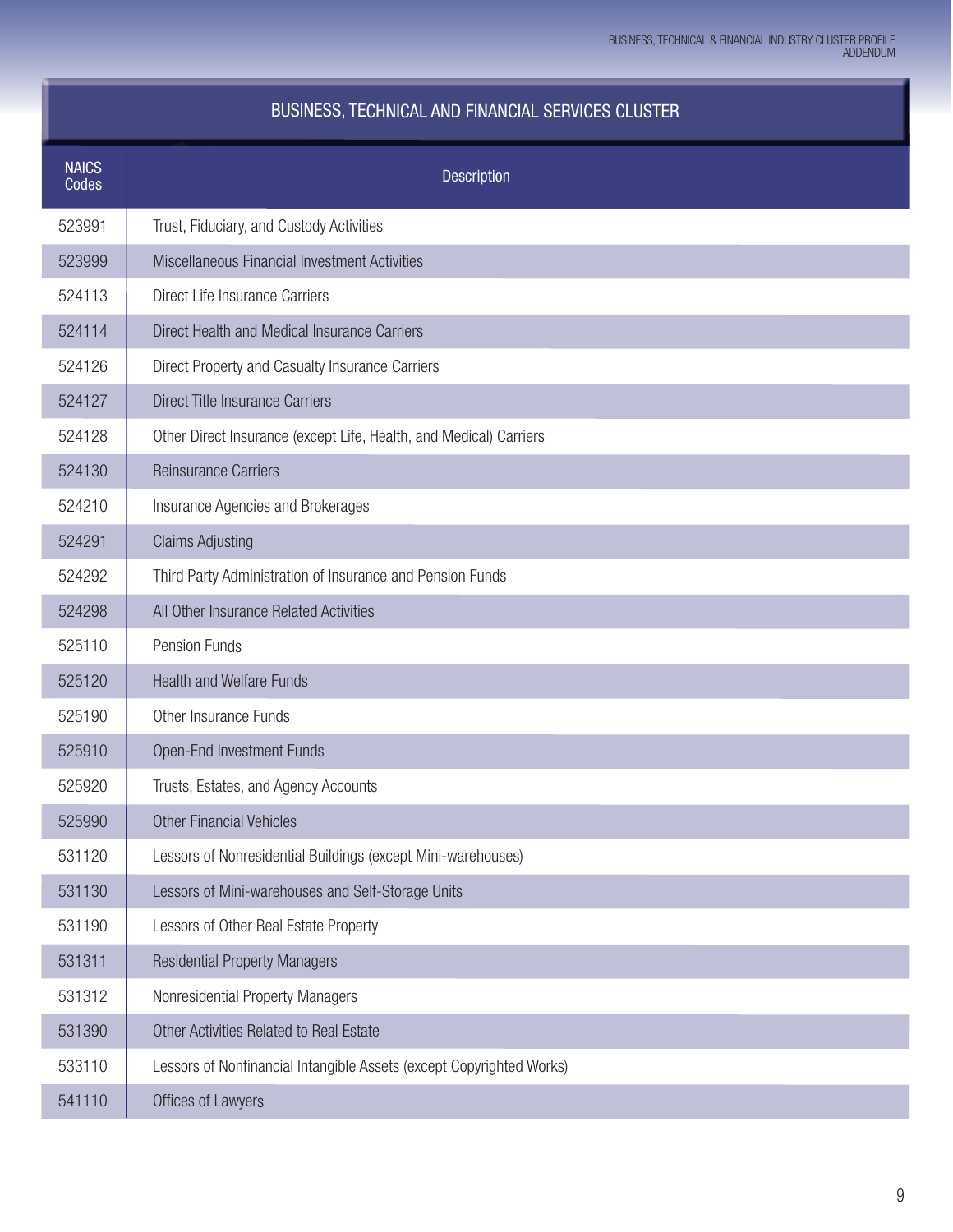### BUSINESS, TECHNICAL AND FINANCIAL SERVICES CLUSTER

| <b>NAICS</b><br>Codes | <b>Description</b>                                                   |
|-----------------------|----------------------------------------------------------------------|
| 541191                | <b>Title Abstract and Settlement Offices</b>                         |
| 541199                | All Other Legal Services                                             |
| 541211                | Offices of Certified Public Accountants                              |
| 541213                | <b>Tax Preparation Services</b>                                      |
| 541214                | Payroll Services                                                     |
| 541219                | <b>Other Accounting Services</b>                                     |
| 541310                | <b>Architectural Services</b>                                        |
| 541320                | Landscape Architectural Services                                     |
| 541330                | <b>Engineering Services</b>                                          |
| 541340                | <b>Drafting Services</b>                                             |
| 541350                | <b>Building Inspection Services</b>                                  |
| 541360                | Geophysical Surveying and Mapping Services                           |
| 541370                | Surveying and Mapping (except Geophysical) Services                  |
| 541380                | <b>Testing Laboratories</b>                                          |
| 541410                | <b>Interior Design Services</b>                                      |
| 541420                | <b>Industrial Design Services</b>                                    |
| 541430                | <b>Graphic Design Services</b>                                       |
| 541490                | <b>Other Specialized Design Services</b>                             |
| 541511                | <b>Custom Computer Programming Services</b>                          |
| 541512                | <b>Computer Systems Design Services</b>                              |
| 541513                | <b>Computer Facilities Management Services</b>                       |
| 541519                | <b>Other Computer Related Services</b>                               |
| 541611                | Administrative Management and General Management Consulting Services |
| 541612                | Human Resources Consulting Services                                  |
| 541613                | <b>Marketing Consulting Services</b>                                 |
| 541614                | Process, Physical Distribution, and Logistics Consulting Services    |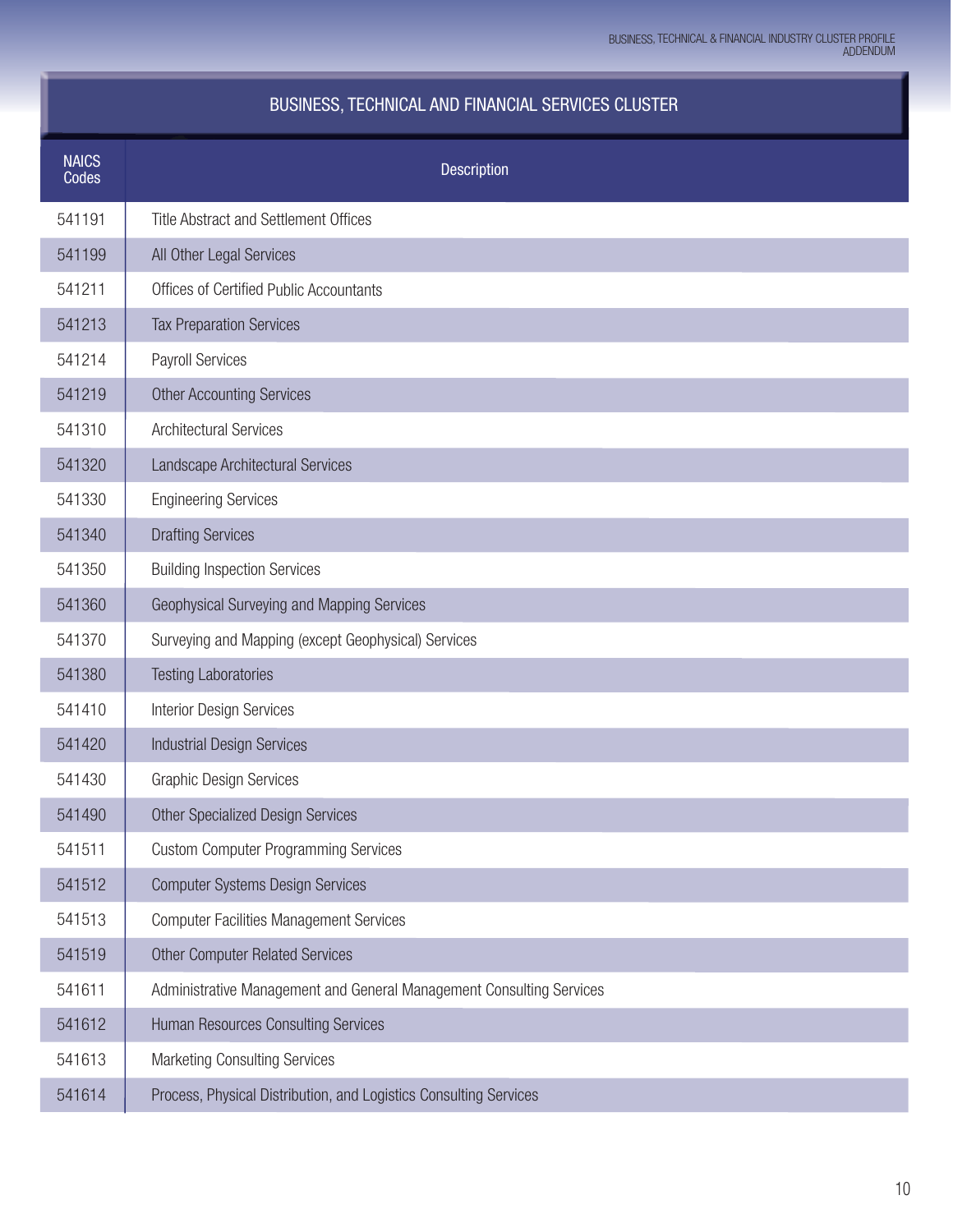### BUSINESS, TECHNICAL AND FINANCIAL SERVICES CLUSTER

| <b>NAICS</b><br><b>Codes</b> | <b>Description</b>                                 |
|------------------------------|----------------------------------------------------|
| 541618                       | Other Management Consulting Services               |
| 541620                       | <b>Environmental Consulting Services</b>           |
| 541690                       | Other Scientific and Technical Consulting Services |
| 541810                       | <b>Advertising Agencies</b>                        |
| 541820                       | <b>Public Relations Agencies</b>                   |
| 541830                       | <b>Media Buying Agencies</b>                       |
| 541840                       | Media Representatives                              |
| 541850                       | <b>Display Advertising</b>                         |
| 541860                       | Direct Mail Advertising                            |
| 541870                       | Advertising Material Distribution Services         |
| 541910                       | Marketing Research and Public Opinion Polling      |
| 541922                       | <b>Commercial Photography</b>                      |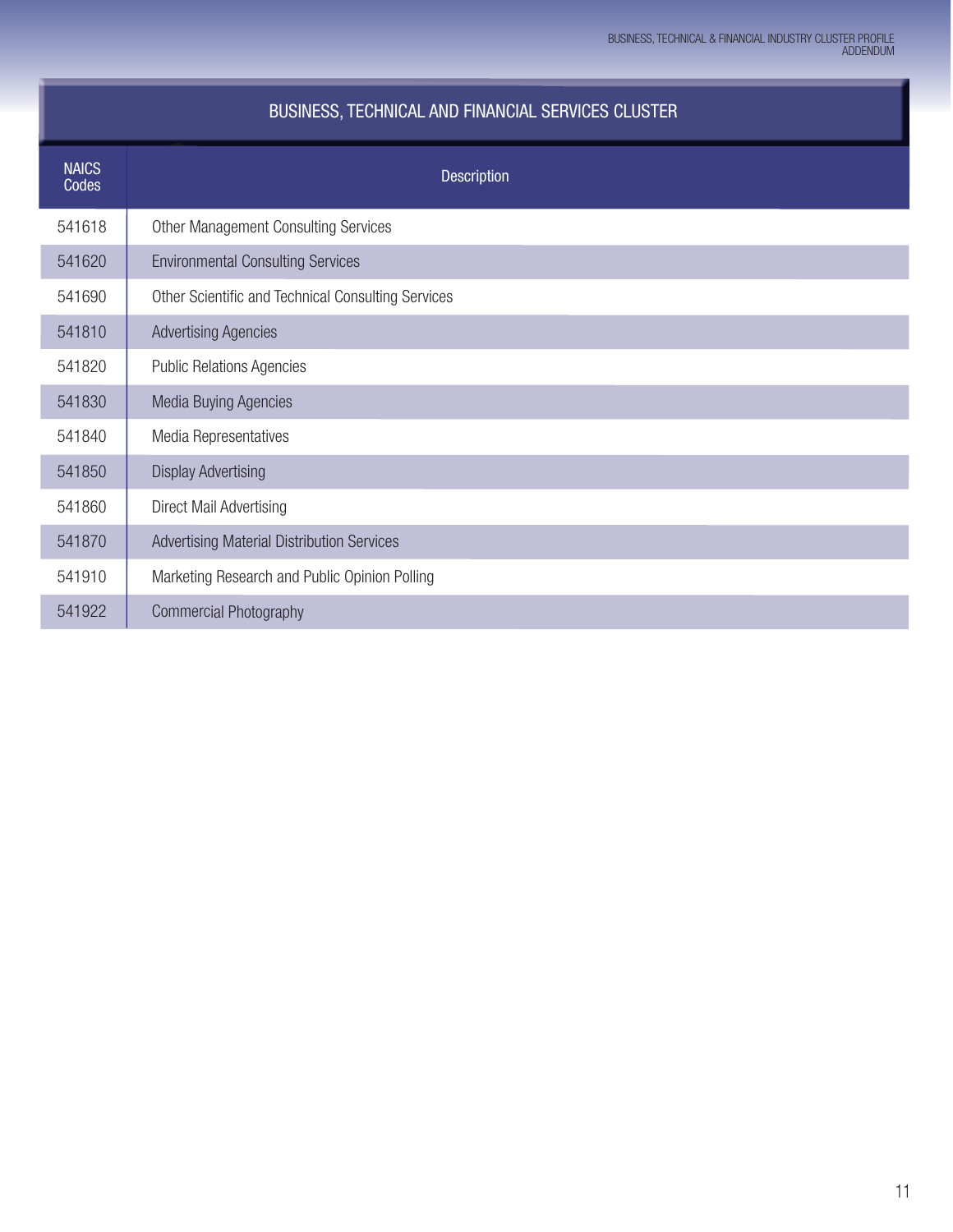### NORTH AMERICAN INDUSTRY CLASSIFICATION SYSTEM (NAICS) DEFINITIONS<sup>7</sup>

### CORE INDUSTRIES

#### 522110 Commercial Banking

This industry comprises establishments primarily engaged in accepting demand and other deposits and making commercial, industrial, and consumer loans. Commercial banks and branches of foreign banks are included in this industry.

#### 523920 Portfolio Management

This industry comprises establishments primarily engaged in managing the portfolio assets (i.e., funds) of others on a fee or commission basis. Establishments in this industry have the authority to make investment decisions, and they derive fees based on the size and/or overall performance of the portfolio

#### 523930 Investment Advice

This industry comprises establishments primarily engaged in providing customized investment advice to clients on a fee basis, but do not have the authority to execute trades. Primary activities performed by establishments in this industry are providing financial planning advice and investment counseling to meet the goals and needs of specific clients

#### 524210 Insurance Agencies and Brokerages

This industry comprises establishments primarily engaged in acting as agents (i.e., brokers) in selling annuities and insurance policies.

#### 541110 Offices of Lawyers

This industry comprises offices of legal practitioners known as lawyers or attorneys (i.e., counselors-at-law) primarily engaged in the practice of law. Establishments in this industry may provide expertise in a range or in specific areas of law, such as criminal law, corporate law, family and estate law, patent law, real estate law, or tax law.

#### 541511 Custom Computer Programming Services

This U.S. industry comprises establishments primarily engaged in writing, modifying, testing, and supporting software to meet the needs of a particular customer.

#### 541512 Computer Systems Design

This U.S. industry comprises establishments primarily engaged in planning and designing computer systems that integrate computer hardware, software, and communication technologies. The hardware and software components of the system may be provided by this establishment or company as part of integrated services or may be provided by third parties or vendors. These establishments often install the system and train and support users of the system.

#### 541611 Administrative Management and General Management Consulting Services

This U.S. industry comprises establishments primarily engaged in providing operating advice and assistance to businesses and other organizations on administrative management issues, such as financial planning and budgeting, equity and asset management, records management, office planning, strategic and organizational planning, site selection, new business startup, and business process improvement. This industry also includes establishments of general management consultants that provide a full range of administrative; human resource; marketing; process, physical distribution, and logistics; or other management consulting services to clients.